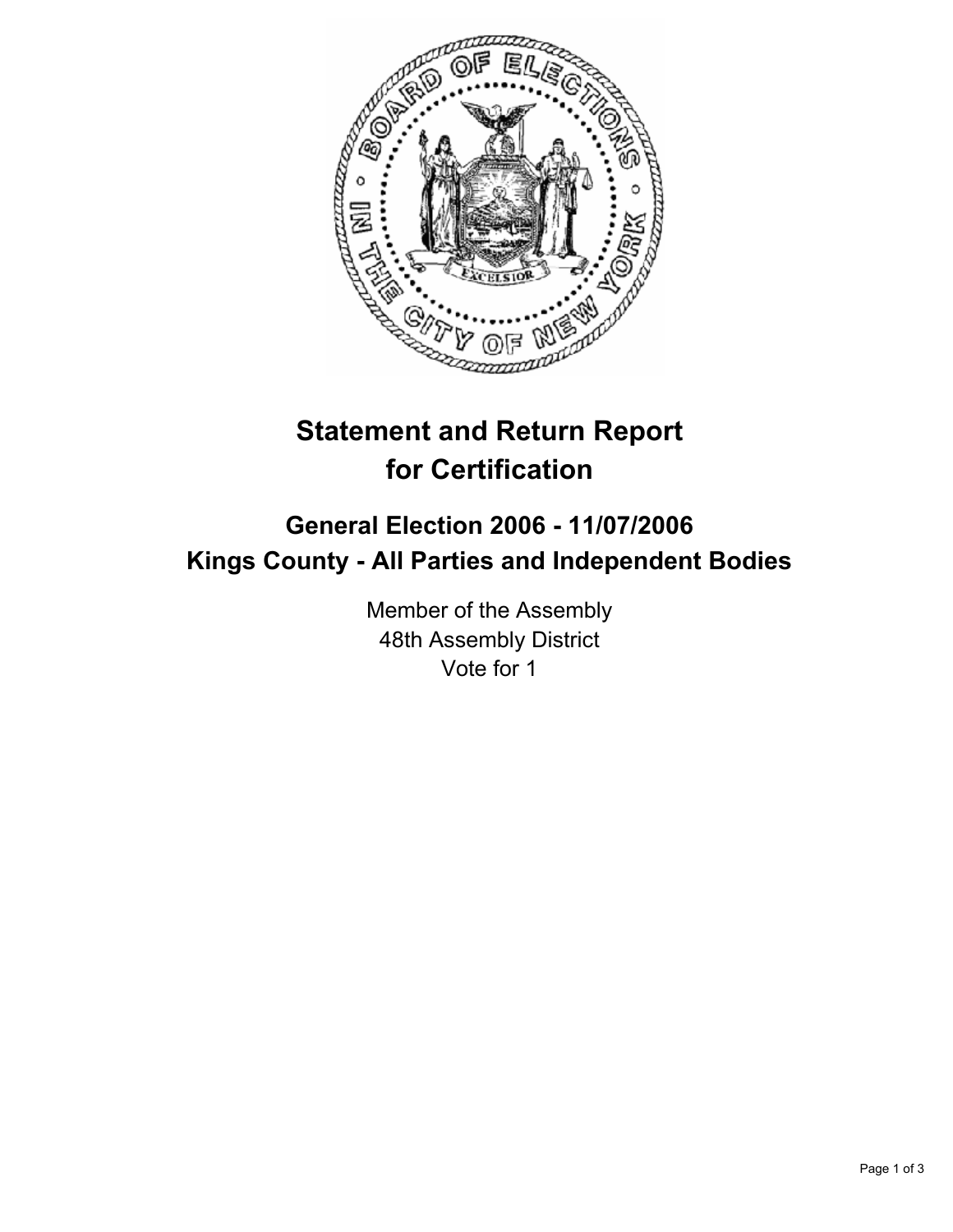

## **Assembly District 48**

| PUBLIC COUNTER                 | 12,192 |
|--------------------------------|--------|
| <b>EMERGENCY</b>               | 67     |
| ABSENTEE/MILITARY              | 274    |
| <b>AFFIDAVIT</b>               | 108    |
| <b>Total Ballots</b>           | 12,797 |
| DOV HIKIND (REPUBLICAN)        | 4,543  |
| DOV HIKIND (DEMOCRATIC)        | 5,099  |
| HERBERT F RYAN (CONSERVATIVE)  | 788    |
| AMANDA CARROLL (WRITE-IN)      |        |
| HARRY DENNY (WRITE-IN)         |        |
| JANELE HYER-SPENCER (WRITE-IN) |        |
| NOACH DEAR (WRITE-IN)          |        |
| <b>Total Votes</b>             | 10,434 |
| Unrecorded                     | 2,363  |